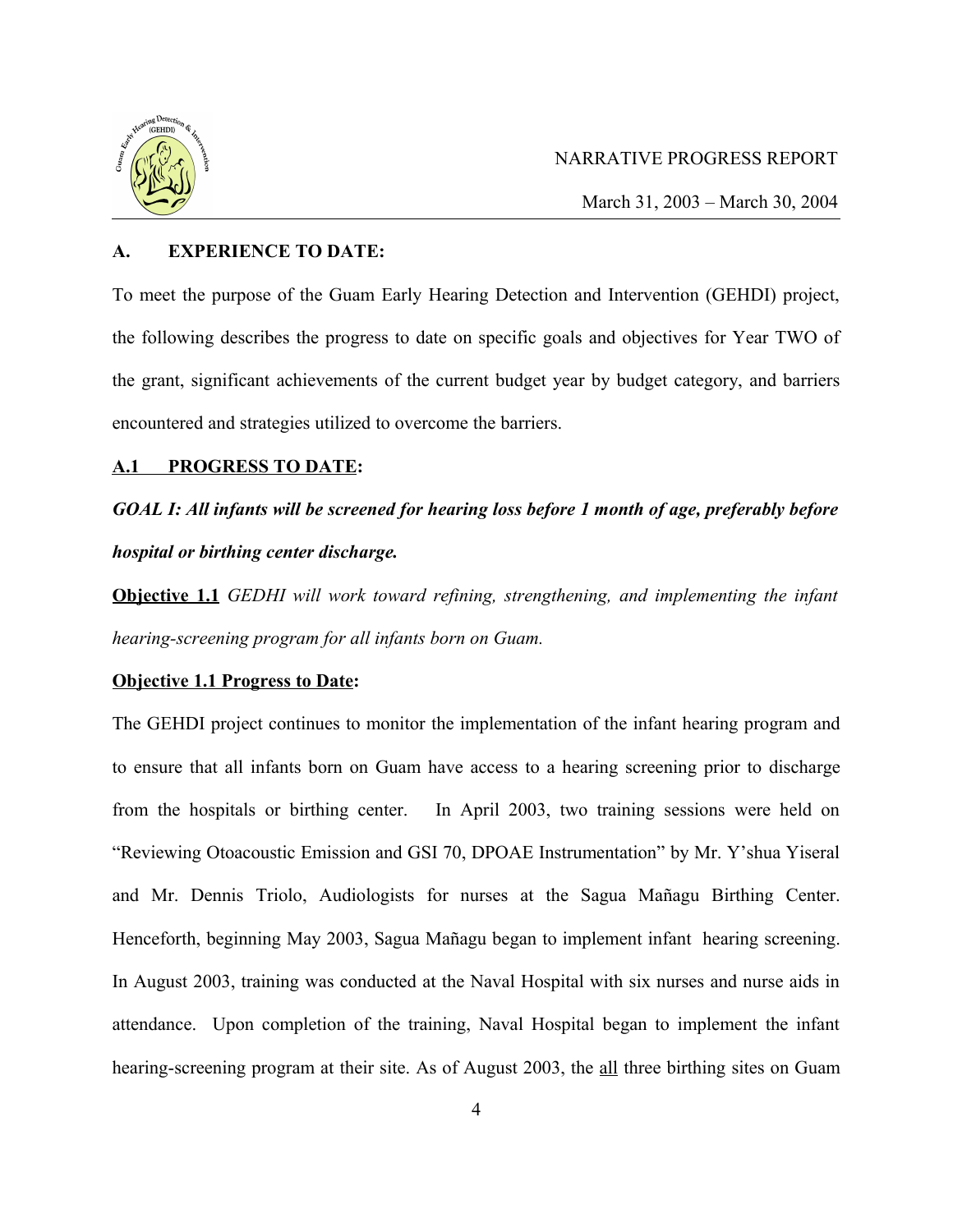

March 31, 2003 – March 30, 2004

are conducting infant hearing screening prior to discharge on or before 1 month of age. Based on the data collected on a monthly basis and the beginning date of implementation, Table 1 provides a summary of the number of live births, percentage of infants screened, and Not Screened by birthing sites.

| Table 1: Percentage of Newborn Screened |  |  |
|-----------------------------------------|--|--|
|-----------------------------------------|--|--|

| <b>Birthing Sites</b> | <b>Implementation Dates</b> | $#$ Live Birth | % Screened | % Not Screened |
|-----------------------|-----------------------------|----------------|------------|----------------|
| <b>GMHA</b>           | Nov. $2002 - Jan. 2004$     | 3039           | 75.9%      | 23.3%          |
| ' Sagua Mañagu        | May $2003 -$ Jan. $2004$    | 377            | $90.9\%$   | 9%             |
| Guam USNH             | Aug. 5, $2003 - Jan.$ 04    | 210            | 85.9%      | 14%            |

The data for GMHA indicates that 75.9% of infants born are screened prior to discharge and 23.3% are NOT screened. The rate of screening at GHMA has improved 28% from the initial implementation in November through January 2004. For infants that are born at Sagua Mañagu, the data shows that 90.9% of infants born are screened, however for infants that either mother or baby have had complications during birth, they are immediately transferred to GMHA intensive care and are indicated under not screened which is refers to 7 out of 34 not screened or 25%. The Naval Hospital data indicates that beginning 82.8% of infants were screened prior to discharge and 17.6% of infants were NOT screened. Those infants not screened for August resulted in some babies born and discharged prior to the implementation of the infant hearing screening. In addition, 2 of the 35 infants not screened were immediately transported off-island for further medical treatment.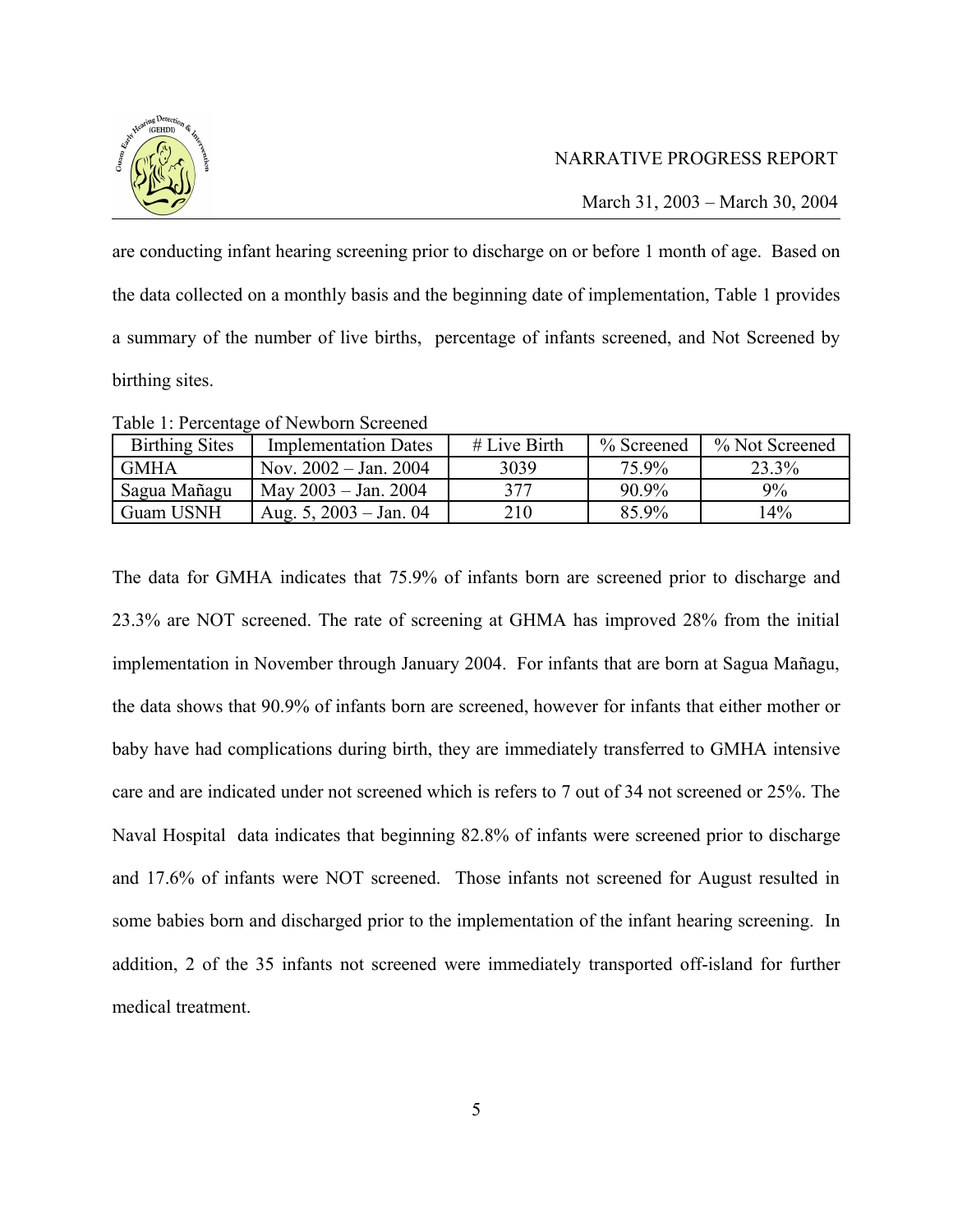

**Objective 1.2** *Culturally sensitive informational materials will be developed and disseminated regarding the importance of early identification and the infant hearing screening process.*

**Objective 1.2 Progress to Date:** The GEHDI project have developed brochures that provide families with information on the importance of infant hearing screening and the program. Each birthing sites have brochures tailored to their hospital or birthing center with the information who to contact. Furthermore, on a quarterly basis or if needed sooner, additional the brochures provided by the GEHDI project to ensure that all families are aware of the infant hearing screening program. As of February 2004, a total of --- brochures have been disseminated at the birthing sites and other health care facilities, families and service providers. In addition, posters were created to share information on the GEHDI project and the importance of hearing screening. A total of --- poster were printed and --- were disseminated to the community centers, mayor's offices, churches, private and public health care facilities, and other public facilities that families frequent. Lastly, a pamphlet was created to give parents that return for a  $2<sup>nd</sup>$  screen with additional information and details on infant hearing screening the importance of early hearing detection and intervention. Translated materials have been completed in Chamorro, Chuukees, and Tagalo. Materials translated in Korean, Pohnepeian and Japanese is scheduled for completion in June 2003

**Objective 1.3** *Demographic data will be collected and will include fields such as race/ethnicity, mother's level of education and insurance category.*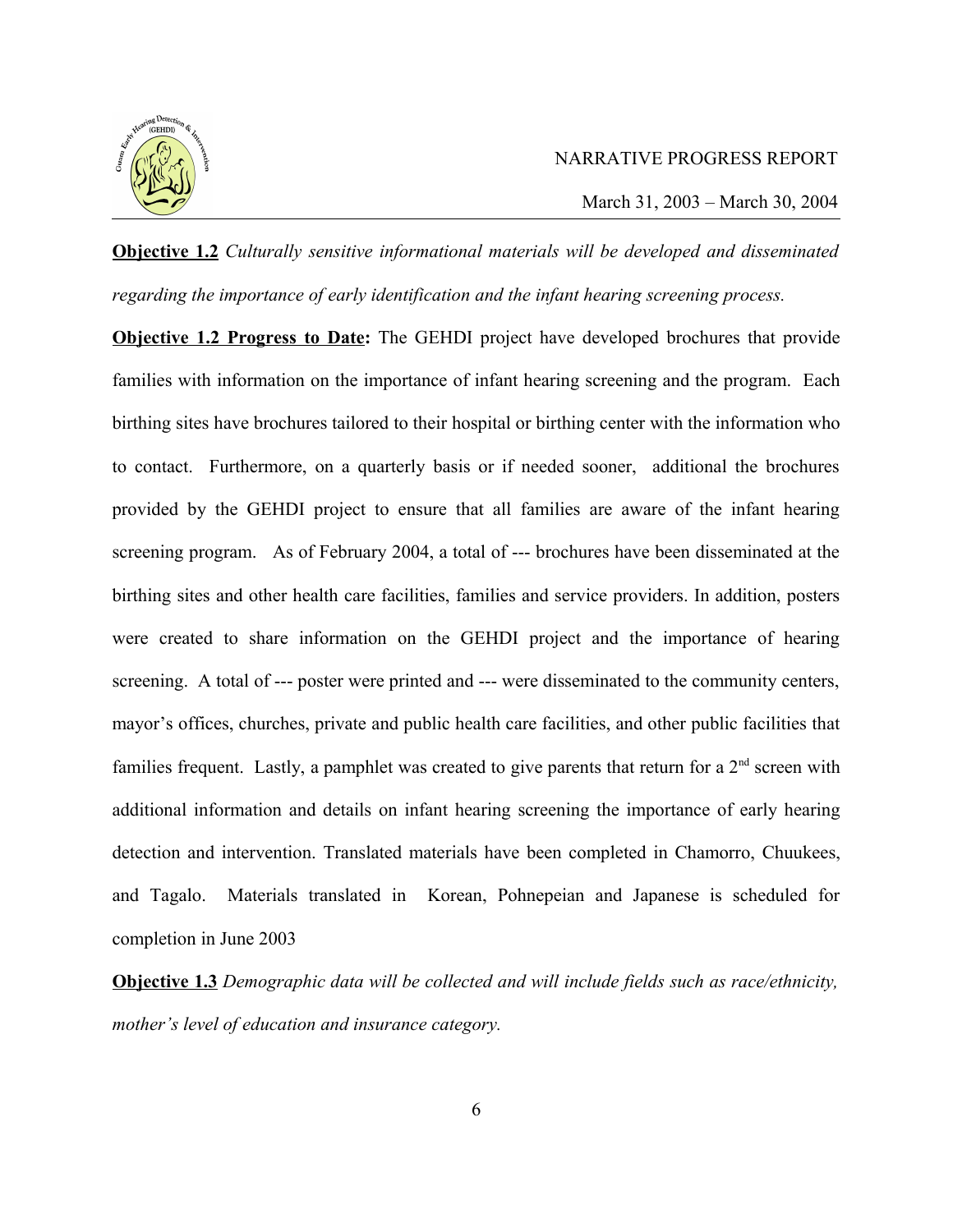

March 31, 2003 – March 30, 2004

**Objective 1.3 Progress to Date:** As of September 2003, the GEHDI Data Tracking System began to input information from each birthing sites with demographic information that included fields such as ethnicity and hearing screening results. However, mother's level of education is ascertain when the infant fails the  $2<sup>nd</sup>$  screen through a parent interview to gather more information about family history of hearing loss which is included a as part of the audiological protocol.

**Objective 1.5** *GEHDI will develop systems that will reduce/eliminate financial barriers to screening.*

**Objective 1.5 Progress to Date:** The GEHDI brochures and posters have been disseminated to all birthing sites with information stating that hearing screening is free and if as a result of the screening further testing is needed, a referral to the appropriate early intervention system will be made and testing will be at no cost to the family. Informal meeting with the Lauren Duenas, Chief of Staff for the Senator Lou Leon Guerrero, were held to discuss the steps and processes needed to create and introduce legislation for infant hearing screening. In addition, meetings have been scheduled with local insurance agencies and policy makers to discuss cost for hearing screening as it becomes part of the standard of care for every infant born at GMHA and Sagua Mañagu. For military members, medical services is provided at no cost to the family and is part of the benefits of being an active, retired, or military civilian worker on Guam.

**Objective 1.6** *Results of the hearing screening will be provided to the infant's parents and medical home.*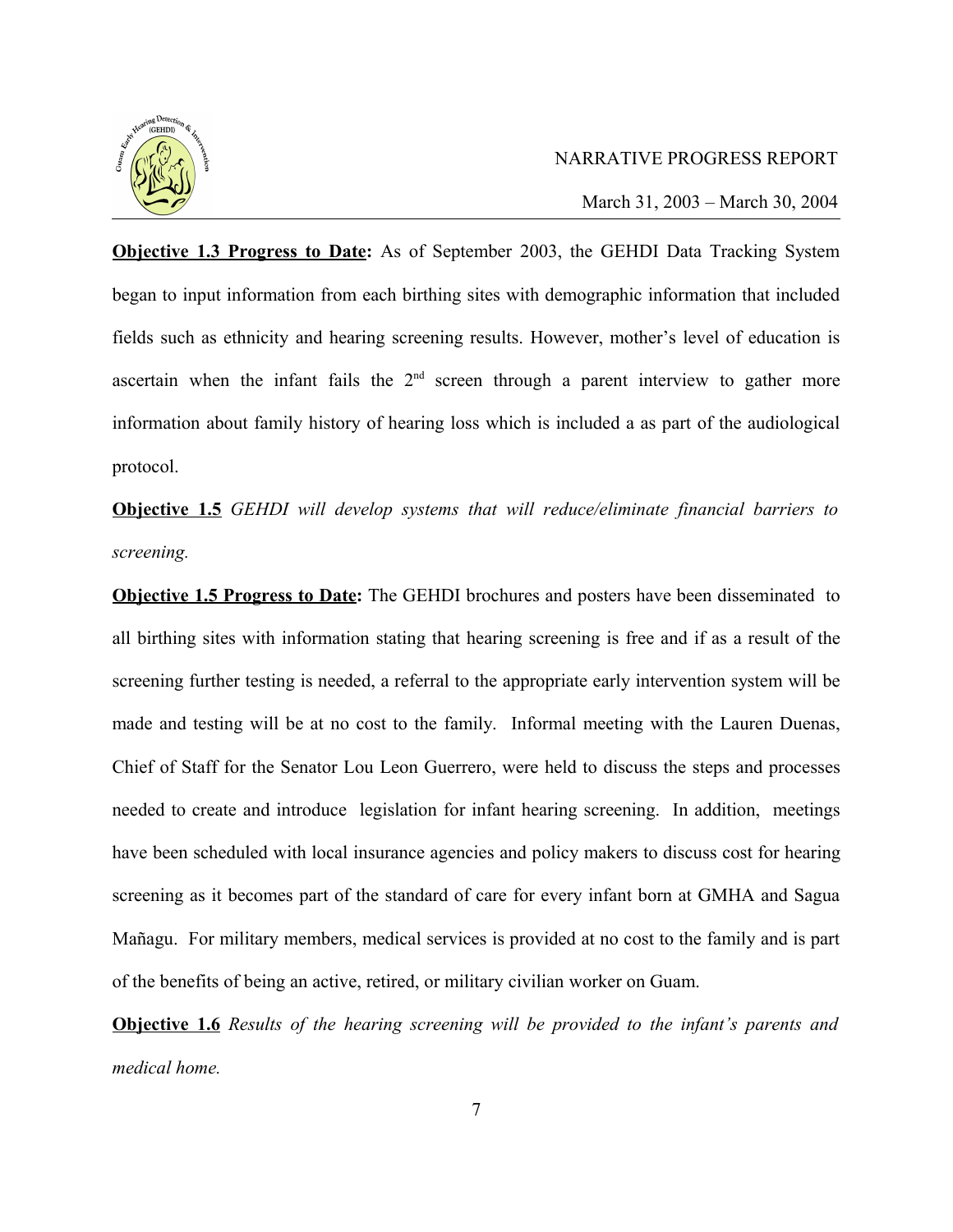

March 31, 2003 – March 30, 2004

**Objective 1.6 Progress to Date:** Documented in the GEHDI Resource Manual as part of the screening protocol, results of the hearing screening are placed into the child's medical records at all 3 birthing sites. For those that are referred for a  $2<sup>nd</sup>$  screen, copies of the results are given to parents with an extra copy provided to parents for their physicians. For infants referred to the early intervention system, as part of their procedures, copies audiological reports are provided to their medical home upon release of information from the parent with an additional copy is given to the parents to share with their physician at the next baby checkup.

**Objective 1.7** *GEHDI will clearly define the linkage system to ensure that all infants who do not pass the hearing screening will have an appropriate referral for diagnostic audiological evaluation.*

**Objective 1.7 Progress to Date:** AGEHDI Resource Manual was developed to clearly document the screening procedures to ensure that all infants that fail the initial screen at the GMHA and Sagua Mañagu parents are given information to call the Pediatrics Evaluation and Developmental Service (PEDS) center to schedule appointment for a  $2<sup>nd</sup>$  screen.

**Objective 1.8** *GEHDI will have an education/training plan for all service providers including screeners from both in-patient and outpatient areas, nurses and physicians.*

**Objective 1.8 Progress to Date:** The National Center of Hearing and Management provided technical assistance to the GEHDI project after our first year of implementation with a 2-day technical assistance visit by Yusnita Weirather on September 15 & 16, 2003. The purpose of Ms. Weirather's visit was to observe and provide training to nurses and nurse aids at the 3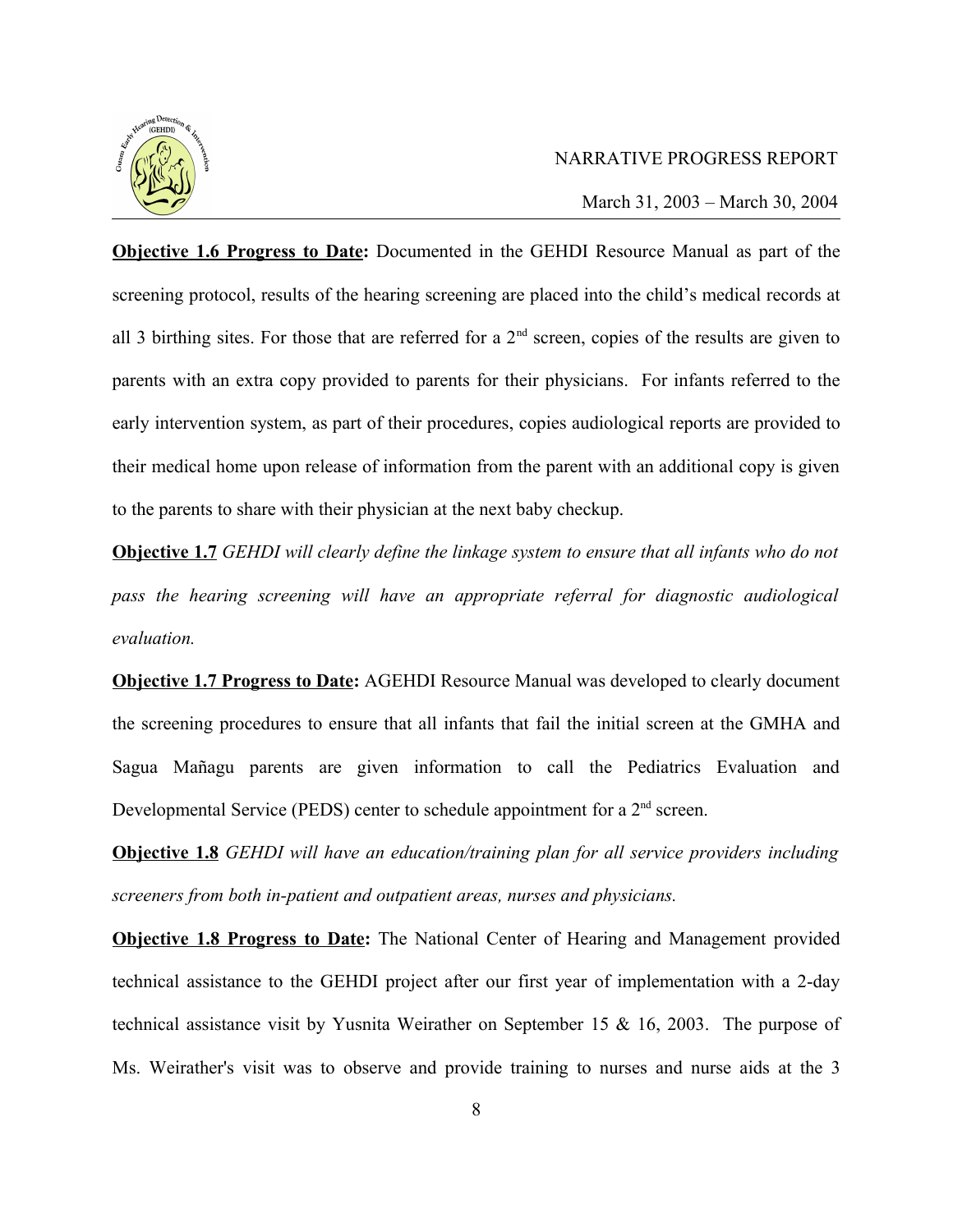

March 31, 2003 – March 30, 2004

birthing sites on screening techniques that could be used with newborns when conducting hearing screening that would result in better hearing results and to lower the referral rate. During the 2-day visit, Ms. Weirather conducted on-site visit at the Guam UNSH and at Sagua Mañagu with discussions centered on procedures for screening and hearing screening techniques to reduce the referral. More time was spent at the GMHA through training for 19 nurses on the OAE equipment and strategies for effective screening. In addition to working with the birthing sites, Ms. Weirather worked closely with the GEHDI staffs and offered strategies, techniques, and recommendation that would enhance and improvement our current system.

**Objective 1.9** *GEHDI will have written screening protocols, including standard policies, procedures for screening, and appropriate forms.*

**Objective 1.9 Progress to Date:** The GEHDI project has developed a "Resource Manual" that documents written screening protocols, standard policies for each birthing sites, and procedures for screening. On January 18, 2003, the GEHDI Advisory Committee held its  $1<sup>st</sup>$  quarterly meeting for 2004, and reviewed the policies and procedures for GMHA, Guam USNH, and Sagua Managua to ensure that all infants born on Guam will have access to a hearing screening prior to discharge. Currently, Sagua Managua and Guam USNH have existing policies and procedures in place to ensure that hearing screening is provided to every newborn as part the standard of care. GMHA has a draft policy and the Pediatric and Family Practice physicians during have reviewed procedures for newborn hearing screening that in May and October 2003. The first presentation was held on May 8, 2003 during the Pediatric Monthly meeting with 22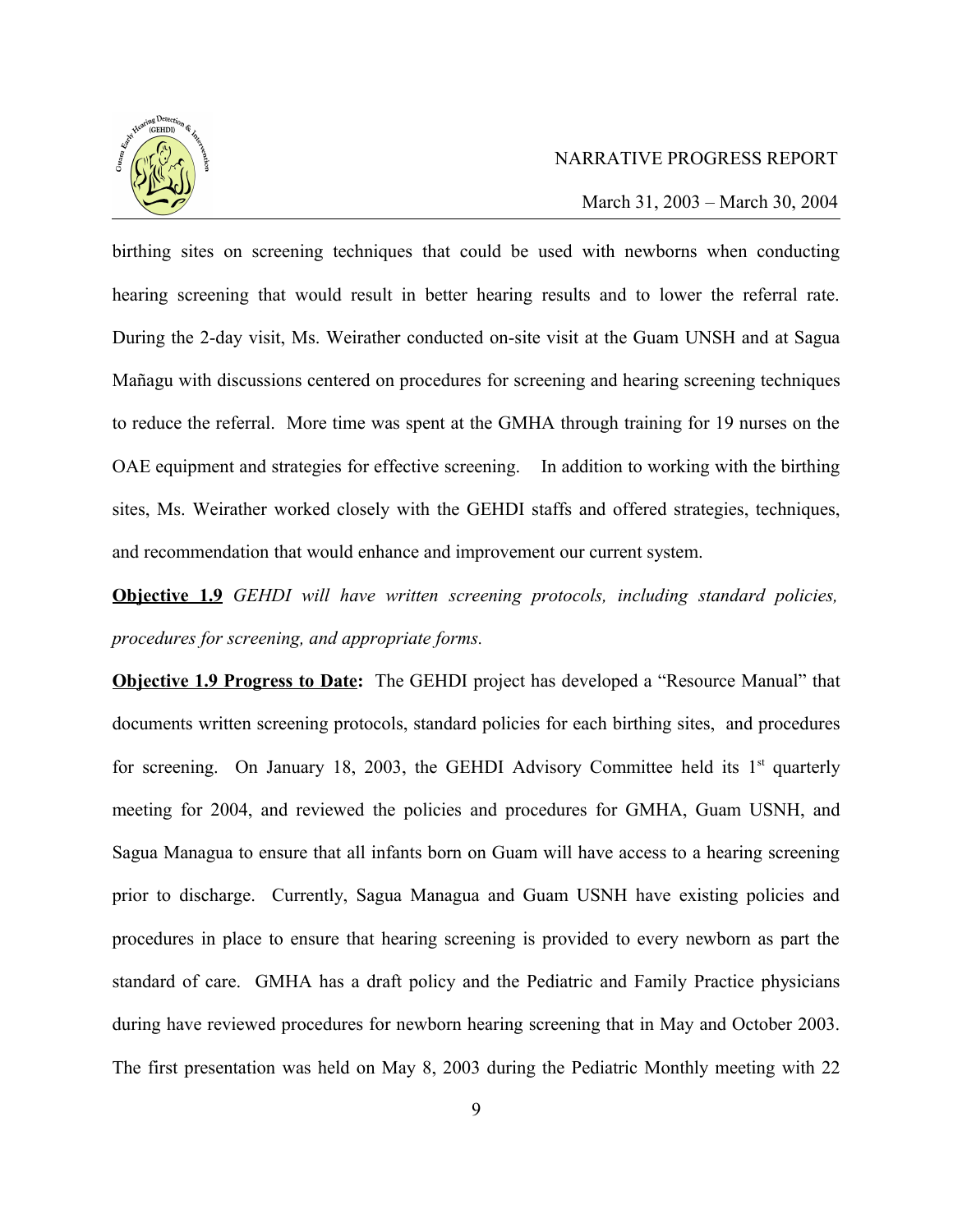

March 31, 2003 – March 30, 2004

pediatricians in attendance. The second presentation was held during the "Family Practice" Monthly meeting that was held on October 23, and Family Practice Committee with 15 physicians in attendance. As a result the recommendations and feedback during the meetings, modification and changes to the draft policy were made. The next step is for the Guam Interagency Coordinating Council (GICC) to review and approve the draft policy. Upon review and approval of the GICC, the GMHA policy and procedures will be forwarded to the Administrator and the Board for their final approval. With the implementation of the newborn hearing screening, Sagua Mañagu and Guam USNH have developed and have in place existing policy and procedures to ensure that infant hearing screening is part of the standard of care provided to every newborn.

# *GOAL II: All infants who fail the screening will have a diagnostic audiological evaluation before 3 months of age.*

**Objective 2.2** *100% of all infants who fail the screening will receive a comprehensive audiological evaluation to confirm the infant/child's hearing loss including type of impairment.* 

**Objective 2.3** *Guam will identify linkages to assure that 100% of families who have an infant identified with a hearing loss will have appropriate referrals to medical, audiological, and intervention services.*

**Objective 2.2. & 2.3 Progress to Date:** The GEHDI Project monitors and tracks all infants that screen at the hospital or birthing center prior to discharge and if fail the  $2<sup>nd</sup>$  screen are referred for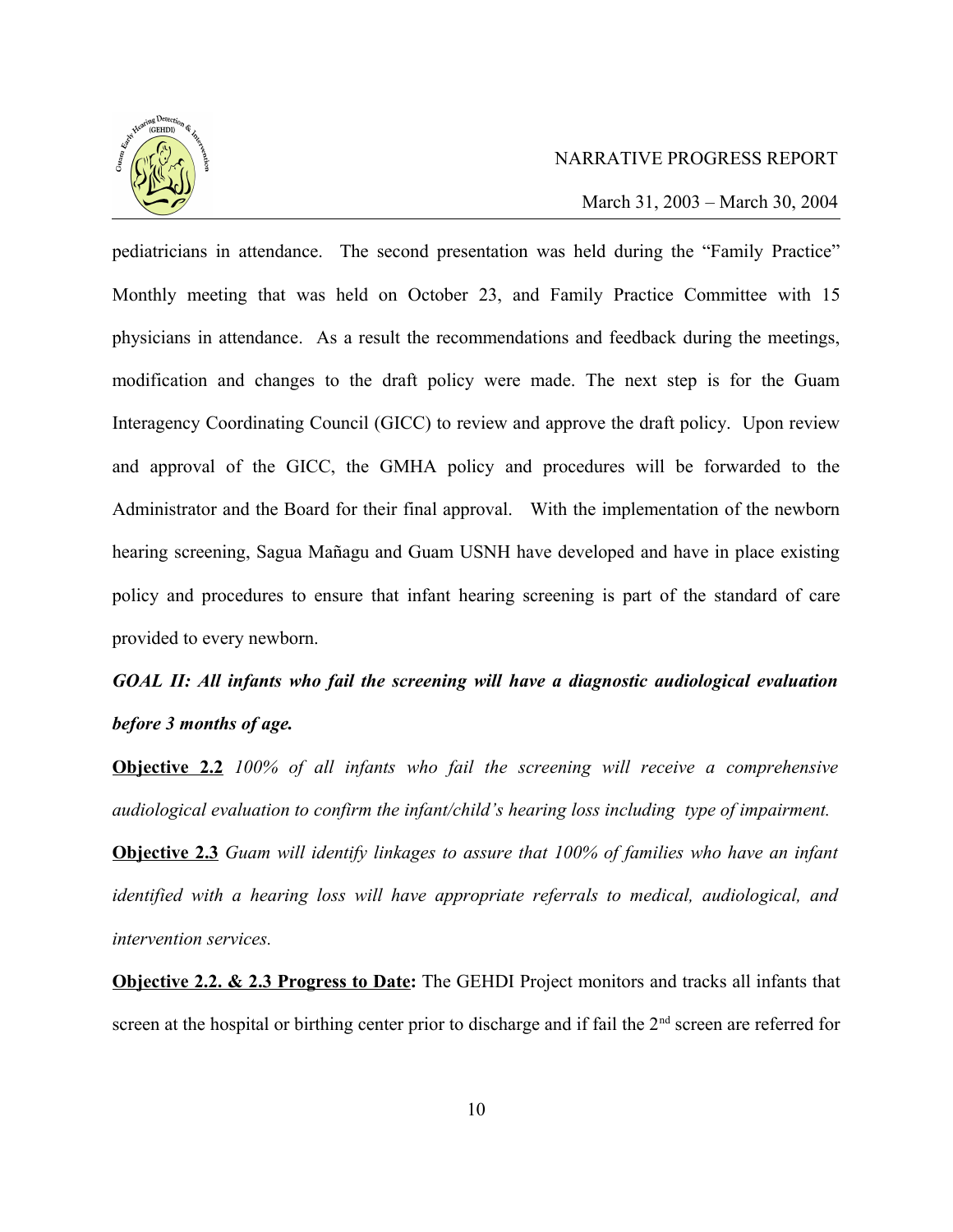

March 31, 2003 – March 30, 2004

full audiological services. Table 2 shows the percentage of infants fail the initial screen at the hospital or birthing center and are referred to PEDS for a 2<sup>nd</sup> Screen.

| Twore 2. I creenting recreated and red bet cented |                         |                            |                             |  |  |
|---------------------------------------------------|-------------------------|----------------------------|-----------------------------|--|--|
| <b>Birthing Sites</b>                             | <b>Duration of Date</b> | <b>Percentage Referral</b> | 2 <sup>nd</sup> Screen Rate |  |  |
| <b>GHMA</b>                                       | Nov. 2002 to Jan. 2004  | 55%                        | 45.5%                       |  |  |
| Sagua Mañagu                                      | May 2003 to Jan. 2004   | 44 %                       | 69.5%                       |  |  |
| Naval Hospital                                    | Aug. 5, 2005 to Jan. 04 | 14.3%                      | Data incomplete             |  |  |

Table 2: Percentage Referred and Re-screened

Table 2 indicates that of the number of infants referred upon the initial screening from GHMA and Sagua Mañagu range between 40 to 50%. Furthermore, the return rate of infants for a 2nd screen is less than half of those referred from GMHA and around two-thirds of those referred from Sagua Managua. For infants that fail the 2<sup>nd</sup> screen at GMHA and Sagua Mañagu, parents are asked to schedule an appointment at PEDS for a  $2<sup>nd</sup>$  screen. For those infants that fail the 2<sup>nd</sup> screen at Naval Hospital a note is placed in the infant's medical record and upon returning for the one-week infant check up with their primary physician, a 2nd screened is conducted. For infants that fail the  $2<sup>nd</sup>$  screen at any birthing sites a referral is made for a full audiological evaluation to determine if there is a hearing loss.

Table 3 shows the number of infants that were referred for a full audiological evaluation and the results of the evaluation.

Table 3:

| $\vert$ No. Failed $2nd$ Screen | No. Audiological Evaluation | Diagnosis | Lost to Follow-up |
|---------------------------------|-----------------------------|-----------|-------------------|
|                                 |                             |           |                   |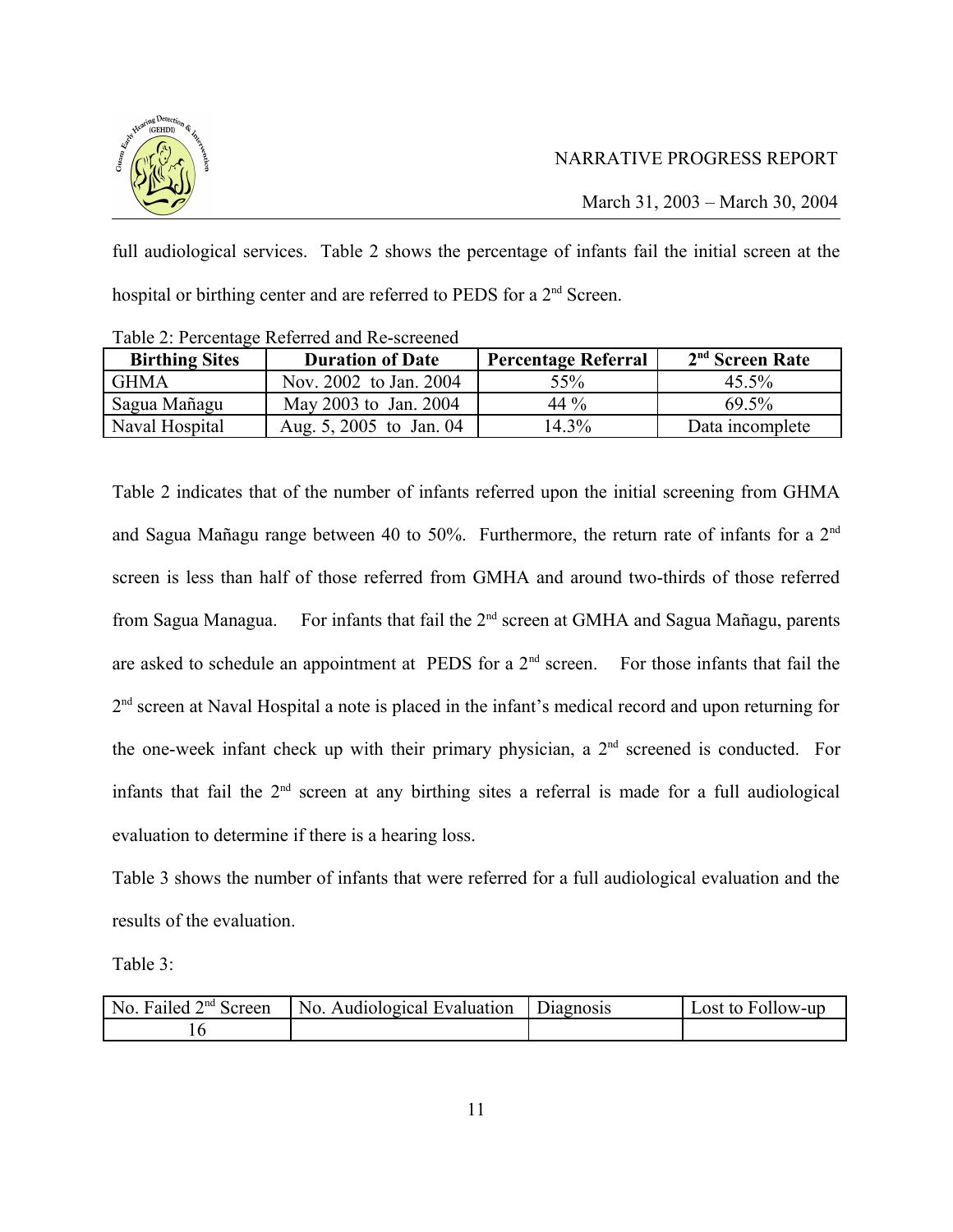

March 31, 2003 – March 30, 2004

For those infants served at Naval Hospital upon completion of the audiological evaluation, a follow-up appointment is made through their primary physician and if determined with a hearing loss is referred to Navy Early Intervention Services prior to 6 months of age. However all other infant that fail the  $2<sup>nd</sup>$  screen at PEDS are automatically referred to the Guam Early Intervention System and diagnostic evaluation is completed before 3 months of age and that an IFSP is developed and implemented prior to 6 months of age. Within the GEIS procedures, Service Coordinators will request consent from families to provide the primary physician or the medical home a copy of the evaluation and IFSP.

**Objective 2.4:** *GEHDI will develop and implement an education/training plan for the audiologist to ensure competencies in pediatric evaluation, management, and family counseling, and related topics.*

**Objective 2.4 Progress to Date:** Upon request made to NCHAM to provide technical assistance to evaluate the progress of the training, Ms. Yusinta Wierather, Consultant provided a two-day technical assistance visit to Guam in September. In addition to conducting training to nurses and nurse aides, she met with Mr. Dennis Triolo, Audiologist and the GEHDI Staff and provided recommendation for improvement. In addition to meeting with Ms. Weirather, the GEHDI Project supported training for Mr. Triolo to attend a 2-day workshop to enhance his skills in infant diagnostic audiology on ---- and --- .

*GOAL III: All infants identified with a hearing loss will receive appropriate early intervention services before 6 months of age (medical, audiological, and early intervention).*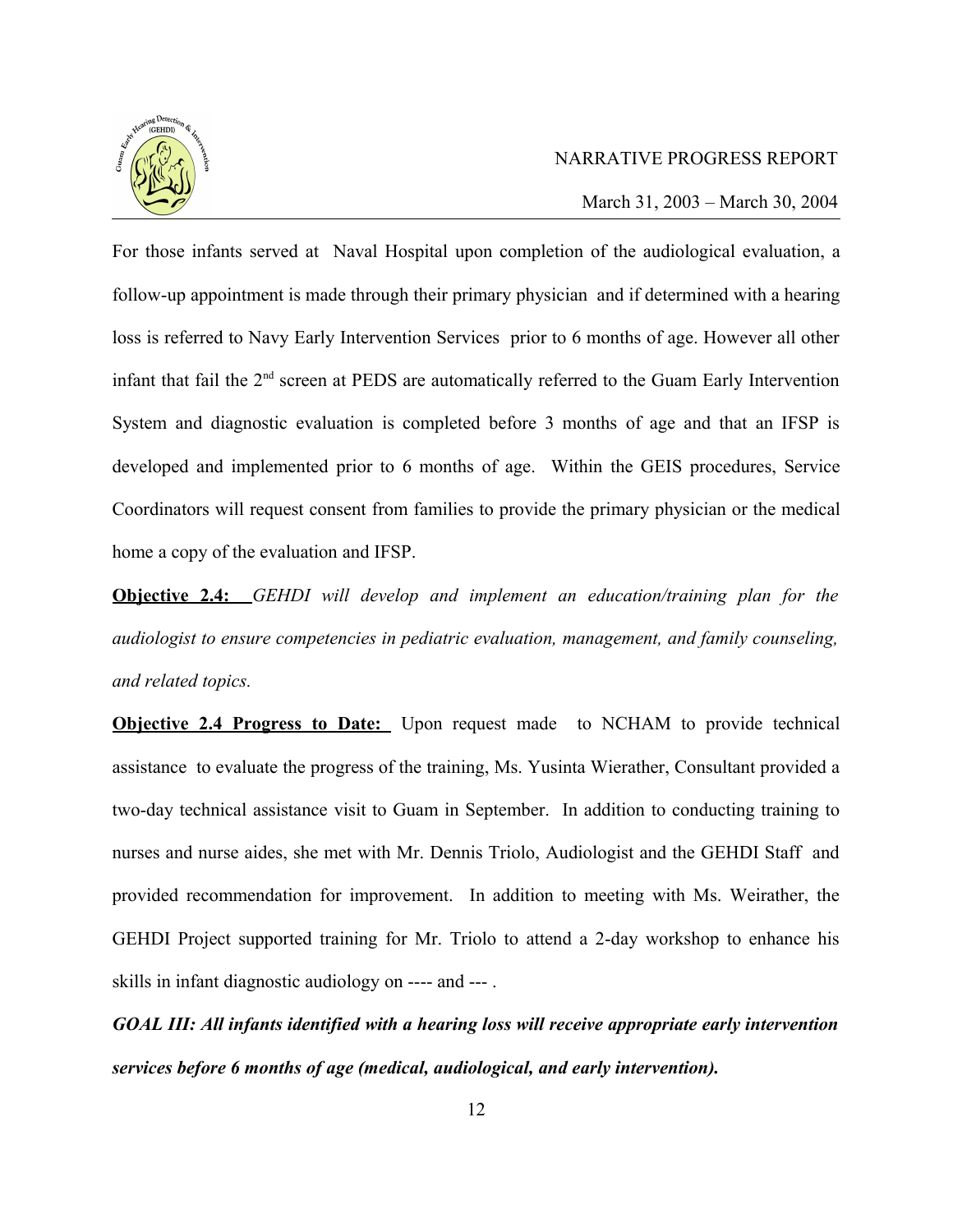

**Objective 3.1** *All infants identified with a hearing impairment and deafness will receive appropriate medical services before 6 months of age.* 

**Objective 3.2** *GEHDI will ensure that all infants and children with a documented hearing loss will receive appropriate early intervention services from GEIS. Service coordination will be provided to all eligible children.*

**Objective 3.3** *All infants identified with a hearing loss will receive appropriate audiological services before 6 months of age.*

**Objectives 3.1, 3.2, 3.3 Progress to Date:** The GEHDI Data System will track all infant diagnosed with a hearing impairment and will be refer to the appropriate early intervention system. As part of the GEHDI procedures, family's sign consent to have their infant screened and sign consent for their child to participate in the GEHDI Data and Tracking System. **Objective 3.6** *Families of children with an identified hearing loss will participate in the*

*development of their child's IFSP with team member that have knowledge, experience, and expertise on issues related to children with a hearing loss.*

**Objective 3.7:** *GEHDI shall ensure that high quality early intervention systems are available to meet the need of diverse population and children with additional disabilities.* 

**Objective 3.9:** *GEHDI will ensure that 100% of parents/ families of children who have a hearing loss have an opportunity to participate in GEHDI.* 

**Objectives 3.6a, 3.6b, 3.7a & 3.9 Progress to Date:** Numerous trainings were held this past year to support each component of the GEHDI Project. In June 27, 2003, training was provided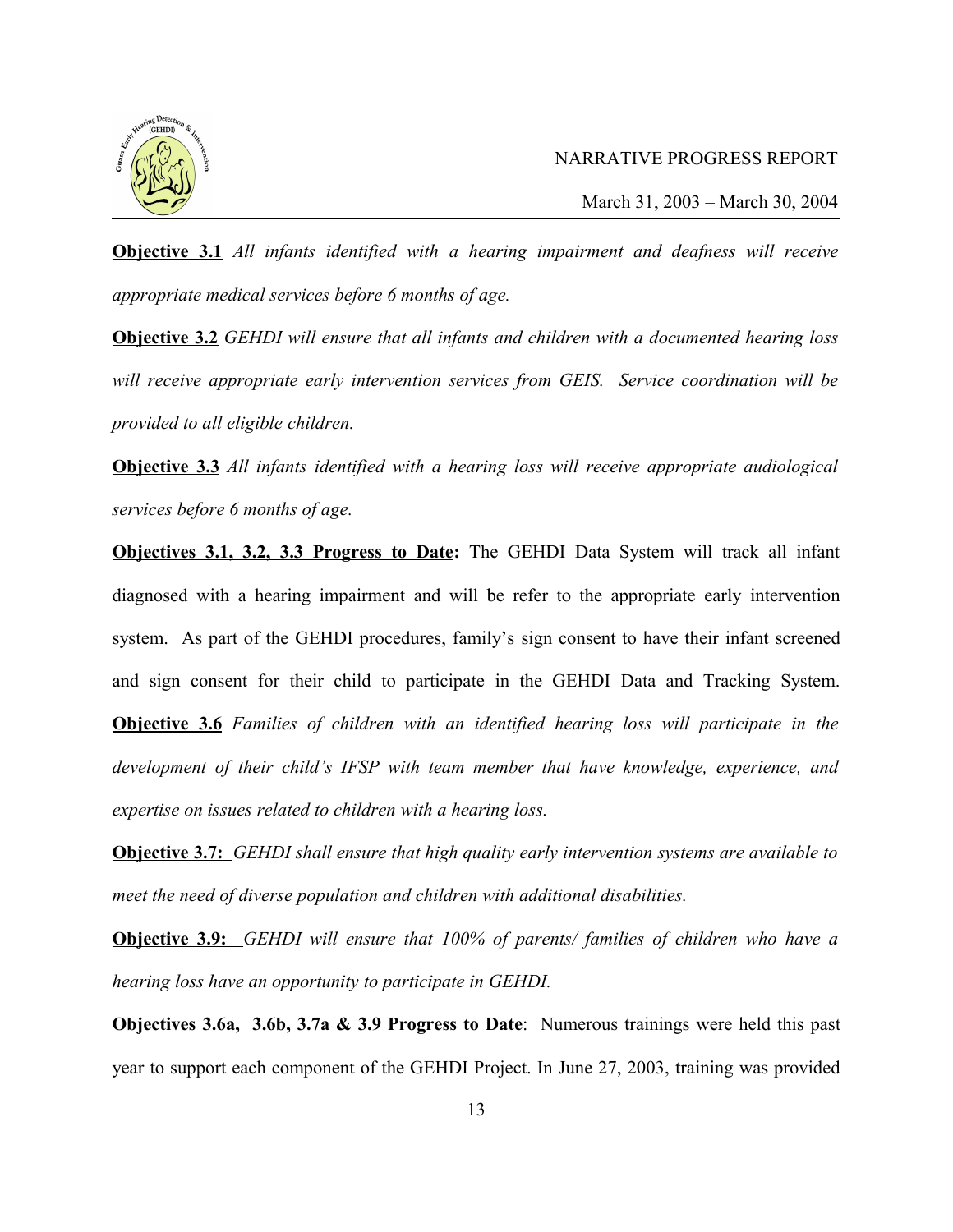

March 31, 2003 – March 30, 2004

to the Department of Public Health and Social Services nurses on the GEHDI project with 13 nurses in attendance. In September 15 & 16, 2003, Ms. Yusinta Weirather was the guest presenter during the GEHDI Advisory Meeting on September 15, 2003. In October 6 – 11, 2003, SKI-HI training was held with a total of 18 participants from GEIS, Navy EIS, DOE- Hearing Impaired Program, and CNMI EDHI Team in attendance Of the 18 participants, 13 participants received 3 credits from the University of Utah for completing the 45-hour training. Dr. Paula Pittman and Ms. Mary Woody were the instructors of the training. As a result of the SKI-HI training, a Guam SKI HI focus group was created to continue to work towards completing the action plan that was developed as of the training. Since the October 2003 training, the group has met 4 times and has conducted 2 trainings with on strategies for working with young children with hearing impairments and their families. The first training was held on November 21, 2003 with the 25 Guam EIS staff participating and on December 5, 2003 with DOE Speech and Language Section with 15 speech and language therapist in attendance. In addition, 3 of the SKI HI members facilitated the January 20, 2003 parent-to-parent training. Training.

There were six parent-to-parent meetings held this past year beginning with a Parent orientation held on August 13, 2003. The purpose was to share the information on the GEHDI project, for providers from Guam DOE (Hearing Impaired Program and GEIS) and Navy EDIS to share the mission and purpose of their program. In addition to networking, parents were given resources that to take home and if they wanted more information they could call the GEHDI office. There were 11 parents that were in attendance along with – service providers. On September 16, 2003,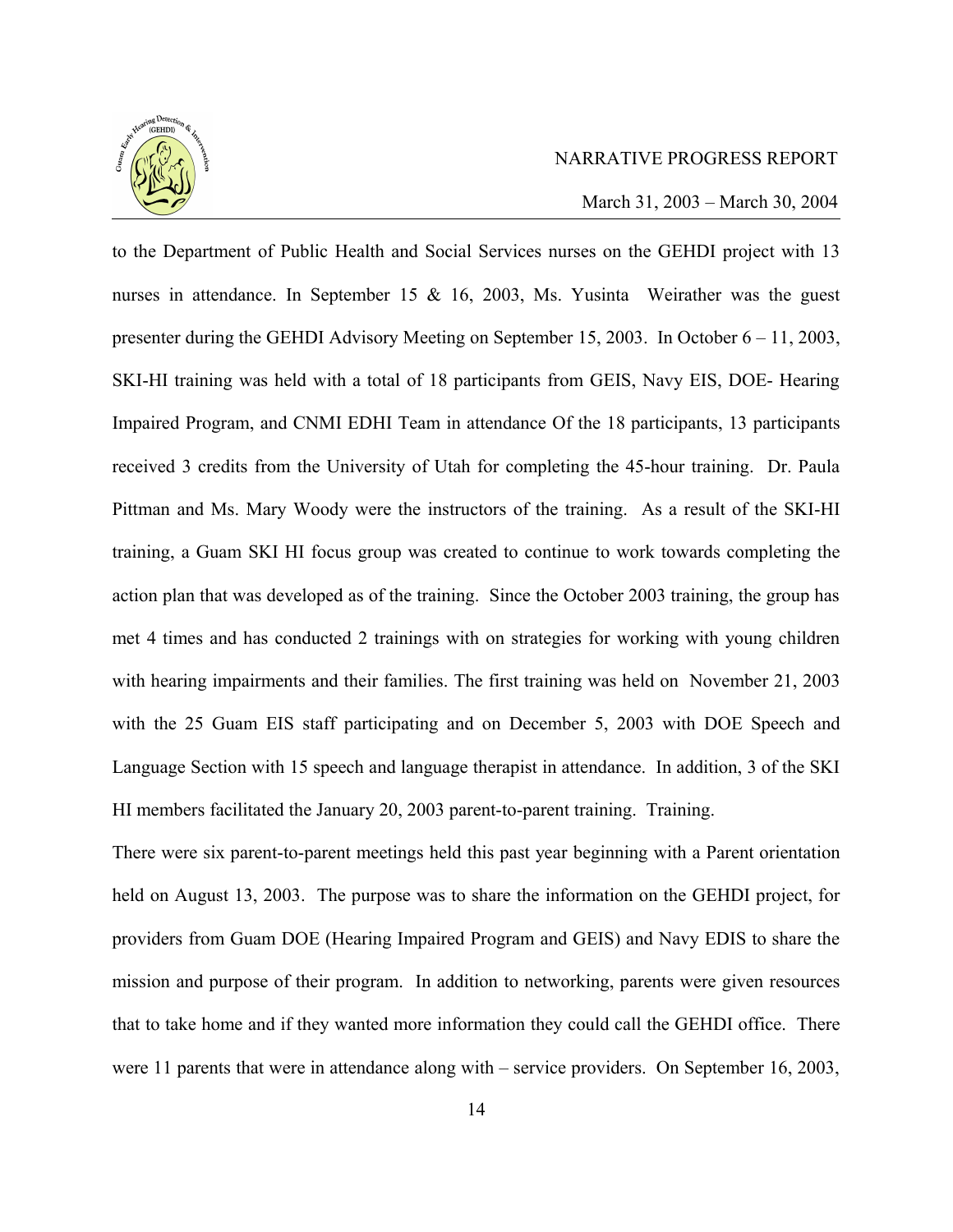

March 31, 2003 – March 30, 2004

Yusnita Weirater, conducted a parent meeting entitled: Some Babies Are Born Listeners 15 parents were in attendance. On October 9, 2003, Dr. Paula Pittman and Ms. Mary Woodly, SKI-HI Consultants, shared information on the SKI-Project and the importance of early intervention a total of 9 parents were present. On November 17, 2003, Ms. Catherine McLeod and Dr. Merri Parson shared information on "Students Who are Deaf: Dispelling Myths with a total of 24 parents in attendance. On January 20, 2004, Lenny Josef, Navy EDIS, Vicky Ritter, GEHI Nurse, and Kiana Mendiola, Preschool Teacher facilitated the parent meeting entitled: What Happens Why You First Learn About Your Child's Hearing Loss" with a total of 13 parents in attendance.

*GOAL IV: All infants and children with late onset, progressive or acquired hearing loss will be identified at the earliest possible time.*

**Objective 4.1** *The hospitals and birthing center will refer all infants with high risk factors such as, family history of hearing loss, congenital prenatal infection, head/neck deformity, birth weight less than 1500 grams, hyperbillrubinemia, bacterial meningitis, asphyxia, mechanical ventilation, ototoxic medication, syndrome, etc. to GEIS.* 

**Objective 4.2:** *GEHDI will monitor the hearing status of all infants with at-risk factors for late on-set and progressive hearing loss*

**Objective 4.1, & 4.2. Progress to Date:** The GEHDI Project tracks infants at risk for possible late onset of hearing loss. As part of the Guam's Individuals with Disabilities Education Act (IDEA) Part C State Plan, infants with risk factors are automatically eligible for early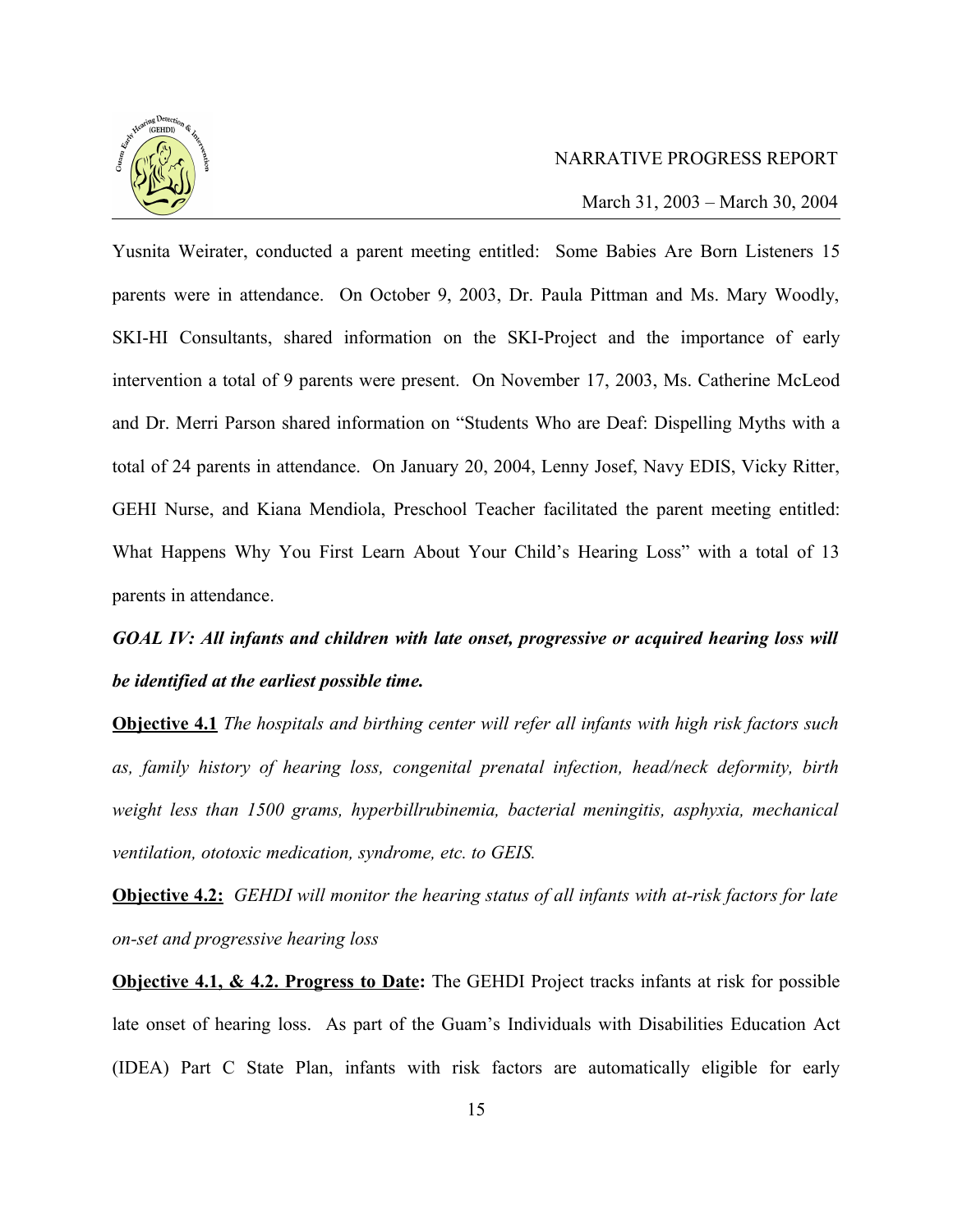

March 31, 2003 – March 30, 2004

intervention services and support. Infants with risk factors are recommended for hearing screening by 6 months of age. This procedure is included in the GEIS procedural manual updated in September 2002. Table 4 indicates the number of infants identified "at-risk" factors.

*GOAL V: All infants with hearing loss will have a medical home & parent-to-parent support.*

**Objective 5.1** *Each infant with a confirmed hearing loss will have an identified medical home before 3 months of age.*

**Objective 5.1 Progress to Date:** In the GEIS procedural manual updated in September 2002, a child's developmental evaluation report and IFSP will be forwarded to the child's medical home/ primary physician upon consent of the family. Furthermore, parents are given a second copy of the Audiological report and asked to provide this copy to their primary physician.

*GOAL VI: GEHDI will have a complete Tracking and Surveillance System to minimize loss in follow-up.*

**Objective 6.1** *GEHDI will convene an Advisory Committee to provide guidance on the administration, including collaborative efforts, and the effectiveness of GEHDI for implementing an integrated, universal, and collaborative hearing screening, evaluation, and intervention system for all infants born on Guam.*

**Objective 6.1 Progress to Date:** The GEHDI Tracking and Surveillance System was completed in August 2003. Currently, the system inputs the name, demographic information, and results of the hearing screening of every infant born at GMHA and Sagua Managua Birthing Center. USNH provides GEHDI with the data of number of births, newborns screened, and number that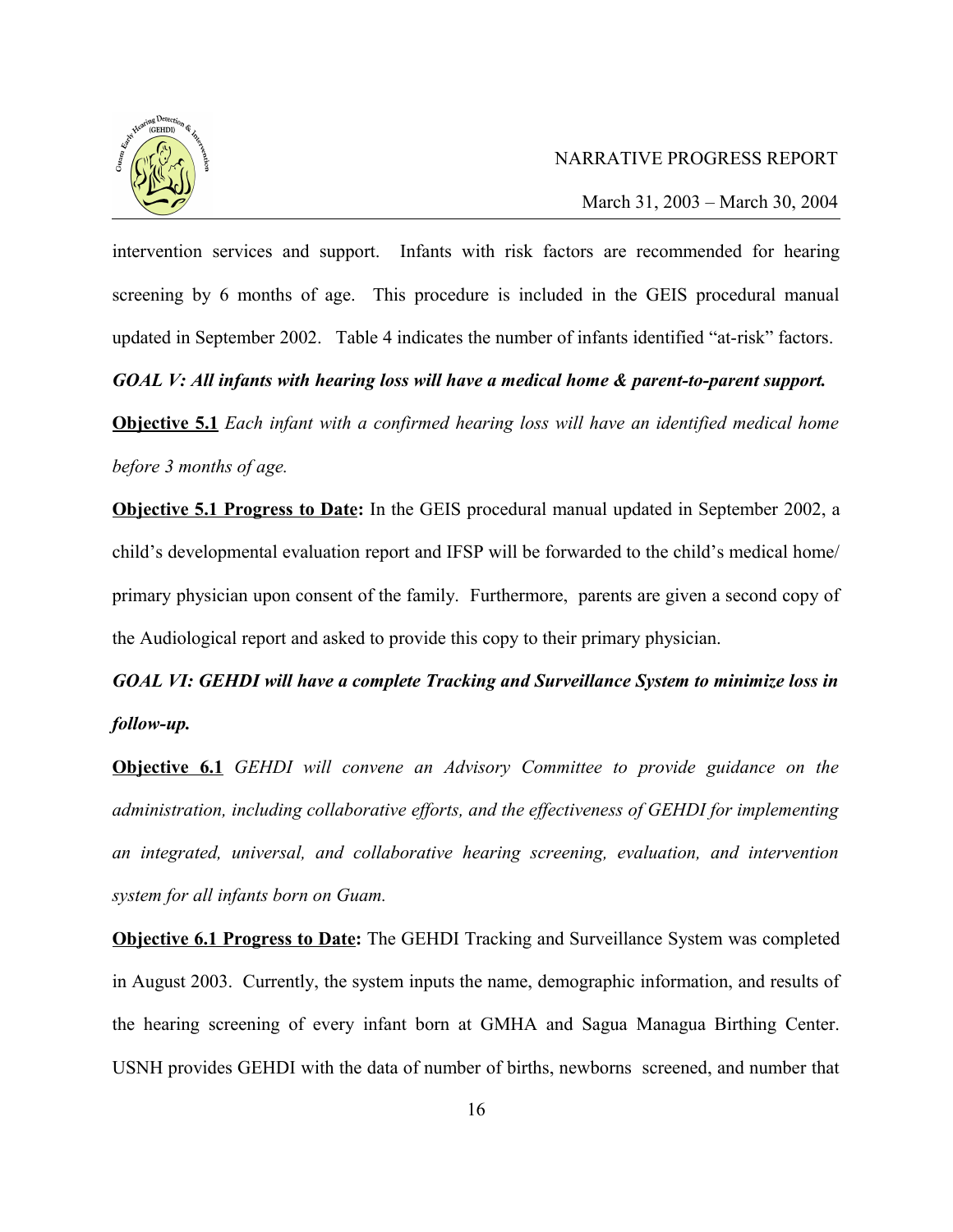

March 31, 2003 – March 30, 2004

receive 2nd screen. IN addition, USNA provides the names of those infants that are referred for full audiological evaluation. GEHDI Coordinator provides the Advisory Committee with a report on a quarterly basis of the number of live births, newborn screened, referred, passed, and not tested by birthing sites for review and input.

## **A.2 SIGNIFICANT ACHIEVEMENT BY BUDGET CATEGORY:**

During the second grant year, positions, equipment, and supplies were purchased to support the implementation of the GEHDI Project.

Key Personnel: The following GHEDI positions continue to be placed on the staffing pattern:

- ♦ Elaine Eclavea, M.Ed., GEHDI Coordinator, is responsible for the overall planning and implementation, and oversees the operation and administration of the GEHDI Project.
- ♦ William Toves, R.N., GEHDI Facilitator, was hired to provide GEHDI support to the hospitals and birthing center and is the liaison between the hospital, birthing center, and the GEIS, PEDS.
- ♦ Victoria Ritter, L.N., GEHDI Screening Technician/Nurse's Aide, was hired to support the registered staff nurses at the GMHA nursery ward and to support the project. Mrs. Ritter collects all the data on the hearing screening conducted at the hospital.
- ♦ Ruth Leon Guerrero, GEHDI Secretary, provides secretarial support for the project. She assists in coordinating the Advisory committee and parent-to-parent meetings. Mrs. Leon Guerrero maintains the financial and programmatic records for the project.
- ♦ Velma Sablan, Ph. D., GEHDI Evaluator, provides support in evaluating the project.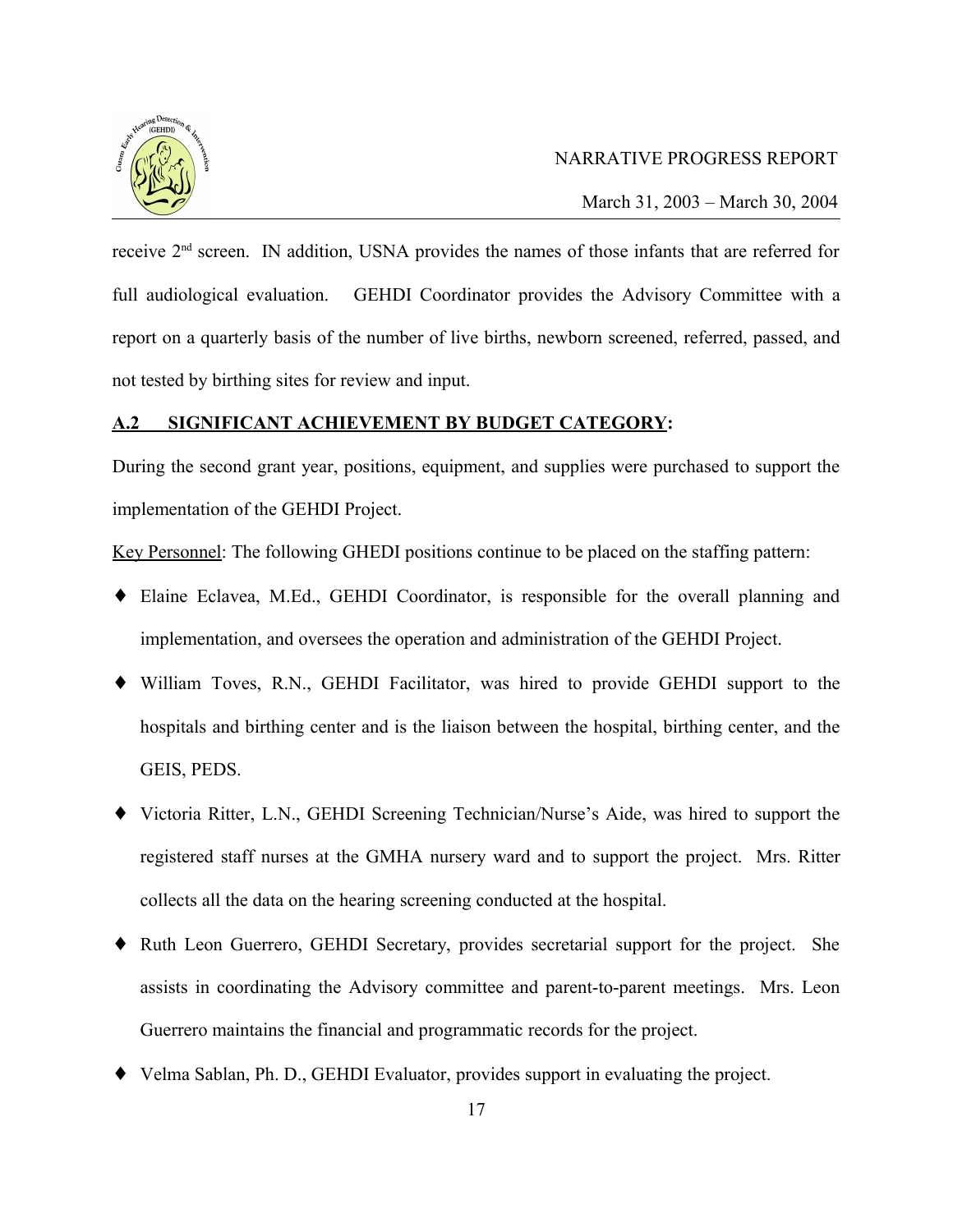

March 31, 2003 – March 30, 2004

The following individuals have been hired on contractual basis:

- ♦ Y'shua Yisrael, Audiologist, was contracted up until to leaving island in July 2003.
- ♦ Dennis Triolo, Audiologist, has been contracted to provide support and on-site training at the hospital and birthing center on the use of and care for the GSI-70 Multi Patient Audiometers and provide audiological services to provide follow-up screening and audiological evaluation. Mr. Triolo, is currently the only audiologist on Guam.
- ♦ Lana Leffingwell, Surveillance and Tracking Data Specialist, has been contracted to complete and train staff on the data tracking system.

Equipment Purchased: To support the GEHDI data tracking and surveillance computer systems were purchased with File Maker Pro software that used in for the GEHDI System.

Travel Request: Funds were used to cost share travel expenses for Yusnita Weirather, consultant from NCHAM to support the onsite two technical assistance on September 165 &16, 2003. Travel to support GEHDI Coordinator and Nurse Facilitator to attend the 3<sup>rd</sup> Annual Early Hearing Detection and Intervention Conference held in Washington D.C. February 16-22, 2004. Cost share training of Mr. Dennis Triolo, Audiologist to attend the Infant Diagnostic Audiology Workshop in Utah on

Printing and Advertisement: With the increase funds allotted for public awareness of the GEHDI project, three brochures ---, poster ----, printed and disseminated to clinics, hospitals, churches, mayors offices, and high school parenting classes, and other public buildings that families are mostly likely to frequent. In addition, GEHDI advertisements were placed in the Managua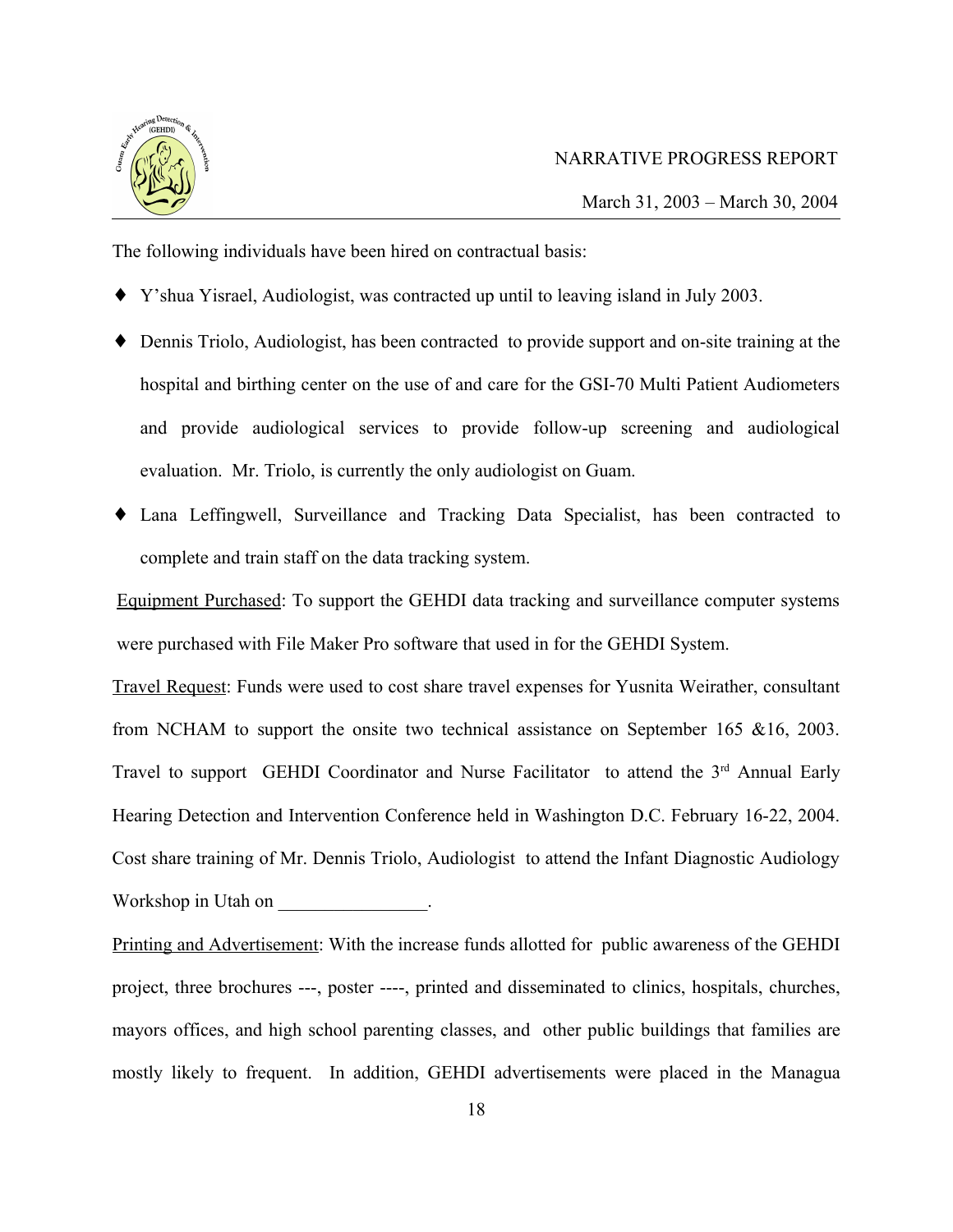

March 31, 2003 – March 30, 2004

Magazine --- times. Other public awareness materials were purchased such as magnets, pens, bags.

Facilities Rental: Facilities were rented for the ---Advisory Committee Meetings and Parent-to-Parent Meetings held thus far. Interpreter services have been made available at every meeting to accommodate an Advisory Committee member with a hearing impairment. Parents that attended the Parent-to Parent Meetings were given a \$25 dollar stipend for their attendance, in addition, transportation (gas coupons ) and childcare services were provided to enable parents to attend these meetings. Stipends were provided to local presenters that shared information and strategies with the parents during the meetings. Resource materials were purchased to support early intervention providers that work with young children with hearing impairments and parents. IN addition, the GEHDI office relocated to another office that provides more space for families to is come and research via the internet and or use the to borrow and any resource materials from the "Leading Library".

#### **A.3 BARRIERS AND STRATEGIES:**

The GEHDI Project continues to work towards achieving the goals and objectives stated in the grant; however, there were barriers and challenges experienced that have resulted in Only 83.2% of infants screened prior to discharge, high referral rate for  $2<sup>nd</sup>$  screen is between 40 to 50 %, and lastly, lost to follow-up is at an average of 57%. In reviewing these barriers, an action was develop that includes the following activities: 1) Identification of a cohort of screeners at each birthing site that will be trained and observed by the GEHDI Facilitator and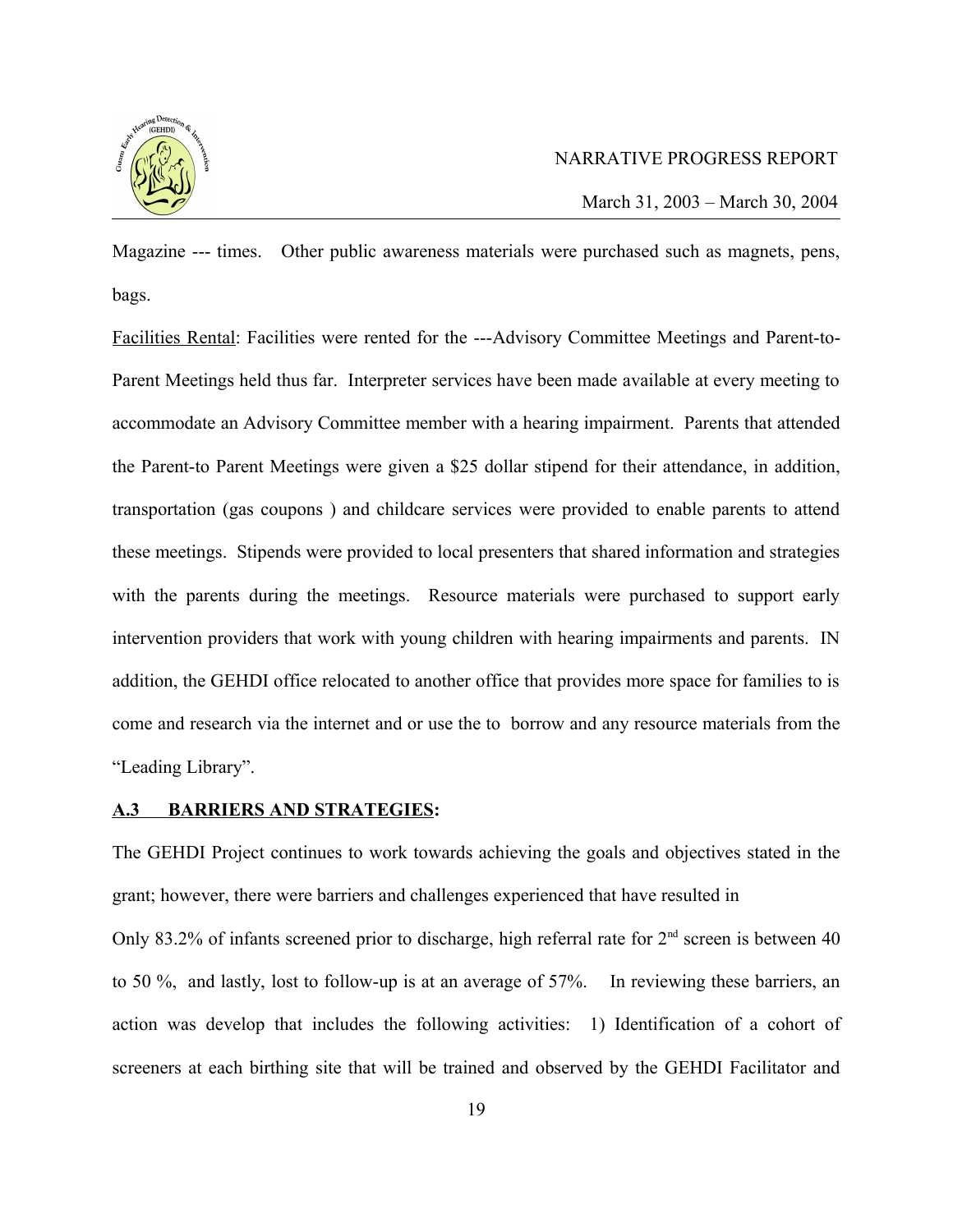

March 31, 2003 – March 30, 2004

Nurse aide to provide feedback on screening techniques. 2) These screeners will be given an opportunity to participate in  $2<sup>nd</sup>$  screens at PEDS which would provide them additional opportunities to practice and enhance their screening techniques. 3) On a monthly basis, data on the number of infants screened and referred for  $2<sup>nd</sup>$  screen will be reviewed by the GEHDI Facilitator and the head nurse of each site/ nursery and screeners to make any adjustments in the screening process and or techniques. Currently, two GEHDI staff are conducting all  $2<sup>nd</sup>$  screens at the PEDS Center and commencing January 2004, Mr. Triolo, GEHDI Audiologist will begin to conduct  $2<sup>nd</sup>$  screen at his clinic in hopes that better show rates will of family coming for the  $2<sup>nd</sup>$ screen.

An additional barrier that the delayed the implementation of the infant hearing program at the Naval Hospital was due to a change in personnel (Head of Pediatrics) and who had worked closely with the GEHDI staff to schedule training for nurses and to implement the infant hearing screening as a standard of care transferred off-island March 2003. After connecting with the Head of Nursery, training was then scheduled in August. To alleviate any barrier that may occur due to the high turnover rate of staff at the birthing sites, GEHDI Resource Manual will provide steps and procedures to be taken to include training, observation, and feedback of screeners. The reduction of personnel time of the GEHDI Facilitator, with the lost of nurses at the GMHA, Mr. Toves was unable to provide the GEHDI project with the .50 FTE specified in the grant due to the medical crisis that were occurring at GMHA. However, GMHA has hired additional nursing staff that would allow Mr. Toves to return to his .50 FTE .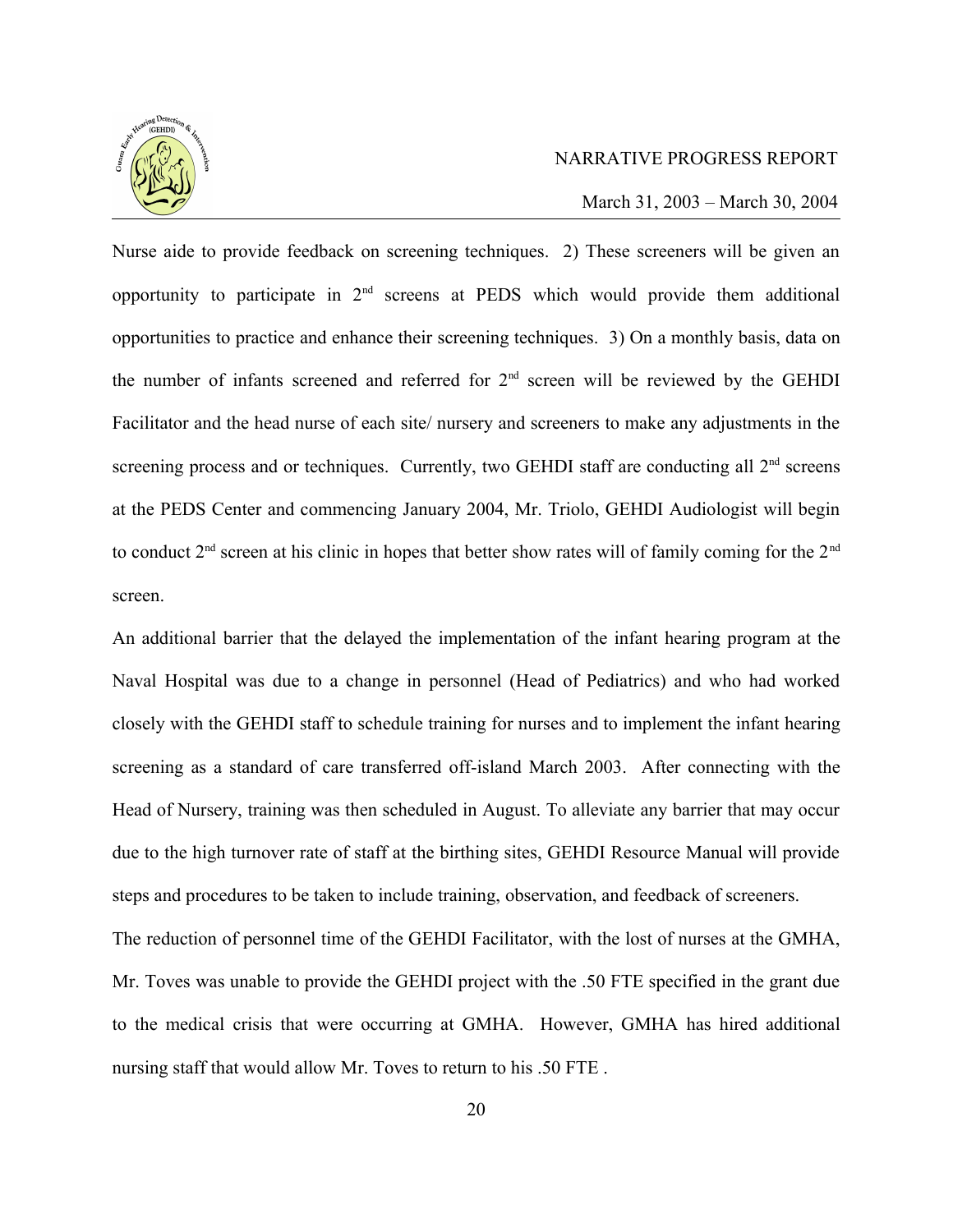

March 31, 2003 – March 30, 2004

#### **B. SIGNIFICANT CHANGES:**

Due to the relocation of the Audiologist, Mr. Y'shua Yiseral, Mr. Dennis Triolo has taken increased his time as the only audiologist on Guam and provides training and audiological assessment under the GEHDI project.

## **C. COLLABORATION:**

The GEHDI Advisory Committee has met five times from the initial implementation of the project. Representative in the Advisory Committee has been expanded to include the personnel Navy early intervention system and the Nurse Supervisor at Naval Hospital. In addition, the GEHDI Coordinator is working with the Department of Public Health and Social Services in facilitating the upcoming "Medical Home" conference that will be held this fall on Guam.

## **D. MONITORING:**

During the each Advisory Committee meeting, GEHDI Coordinator shares progress to date on the goals and objectives stated in the grant and provide updated data on Tables 1 through 4.

#### **SIGNIFICANT FINDINGS:**

**Lost of follow-up**

**Training of GMHA Staff – to high referral rate**

**Referrals to GEIS**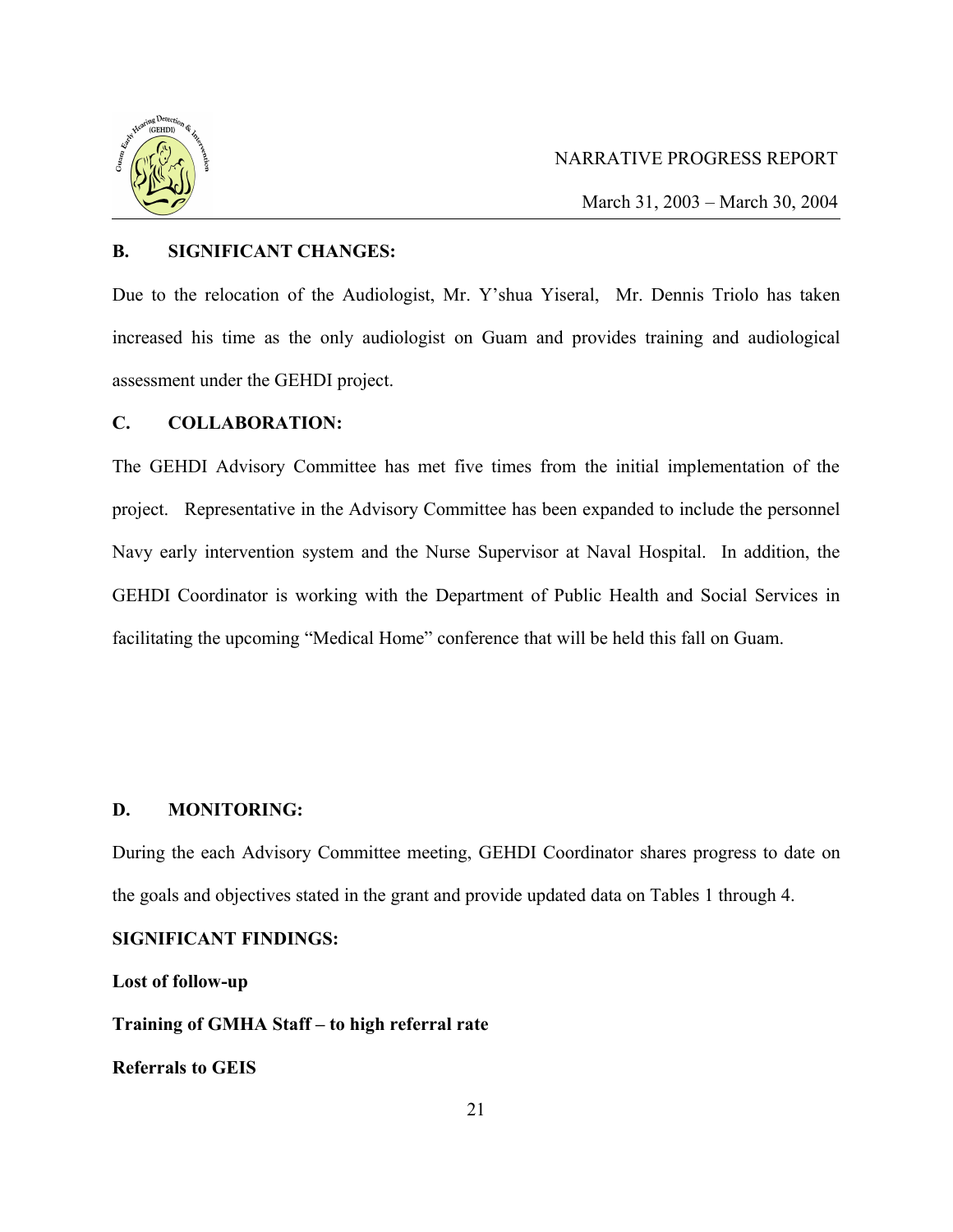

March 31, 2003 – March 30, 2004

# **Late on set 2.1 objectives**

# **Parent-to-Parent Training**

#### **F. RESPONSE TO CONDITIONS/RECOMMENDATIONS FROM MCHB:**

#### **G. PLANS FOR THE UPCOMING BUDGET YEAR:**

Plans for the budget year 2003 – 2004 will remain as stated in the Grant application. Personnel will include the following key personnel funded by the grant: GEHDI Coordinator at .25 FTE; GEHDI Facilitator/Registered Nurse at .50 FTE; Screening Technician/Nurse Aide at .50 FTE; and Project Evaluator at .10 FTE. Travel will include an on-site technical assistance visit by SKI-HI consultant from the University of Utah, Dr. Paula Pittman that will provide follow-up training on the new SKI-HI Curriculum in Jun 2003. Bring out an off-island Audiologist/ Physician to serve as technical assistance/consultant to provide training and support to the onisland Audiologists, primary care providers, nursing staff, and professionals providing medical homes for infants and young children with hearing loss. Funds will also be allocated for offisland travel to support the GEHDI Coordinator, GEHDI staff, and a Parent to attends the annual national conference. Supplies for the audiometer, training materials and general office supplies will be procured to support the daily activities of the project. Contractual services are for audiological services from the only audiologist on Guam and contractual services for technical services in the development of surveillance and data tracking system. Contractual services for